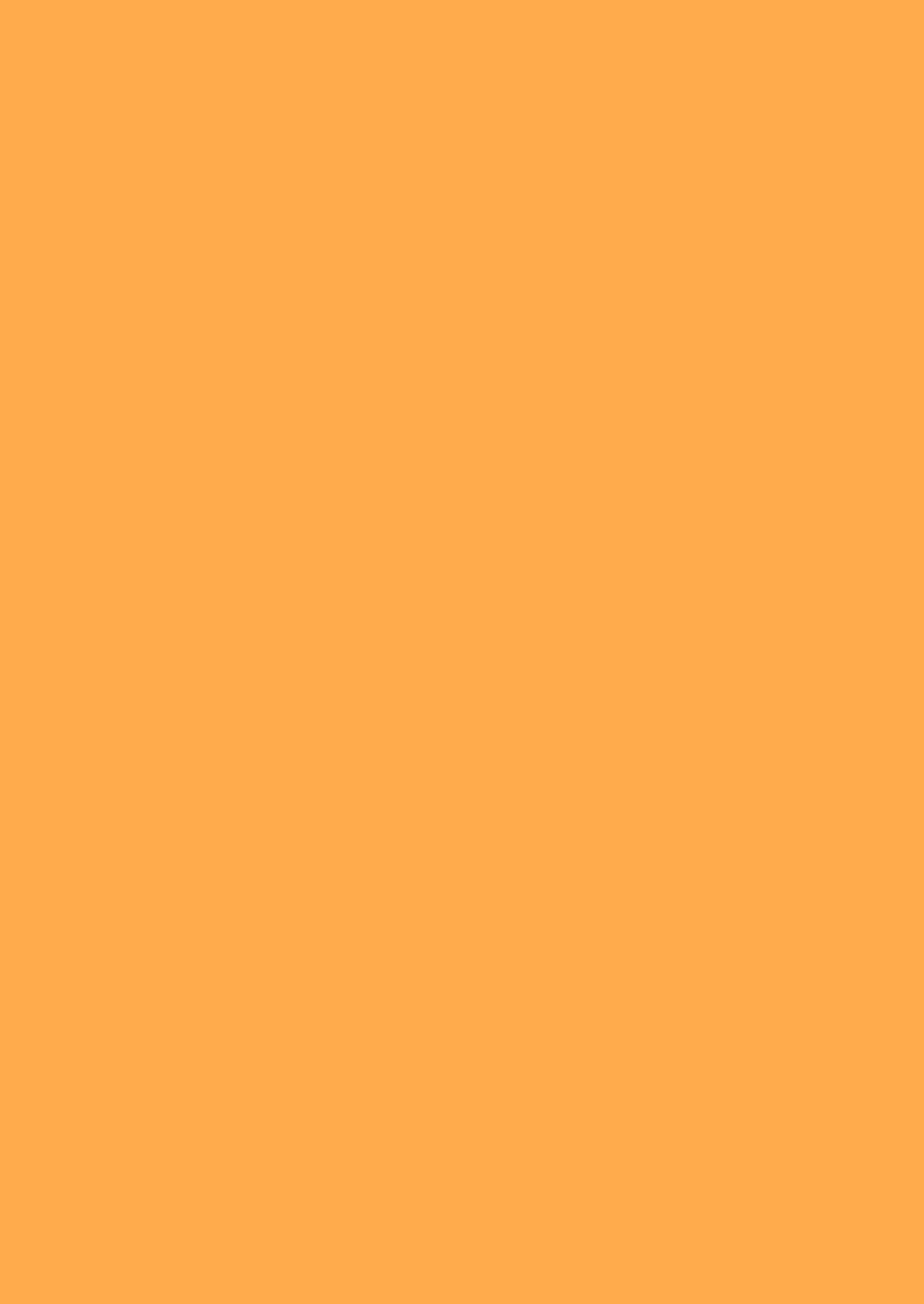#### 2016

The invention of the photograph is a pivotal moment in Vilém Flusser's history of humanity. What is so special, so transformative about the discovery of photography? With Flusser, it is often helpful to tap back into etymology and look again at the words 'photos' (light) and 'graphein' (writing). For Flusser, the photograph is a technical image, an image which is programmed and projected from the scientific knowledge which generated the chemical processes and materials where the image appears. Photographs are images of texts; the scientific arguments at work inside every photograph. These arguments are invoked through the chemicals in the photo paper by light, at the speed of light. Photography is writing at the speed of light, and in this extreme acceleration resides its enormous techno-cultural importance.

Ironically, in a world of invisible electronic communication, we are ever more involved with images: icons, emoticons, interfaces, news reports and tv dramas. Americans today spend half their waking lives in front of screens. For Flusser, the key to understanding these images and the impacts on ourselves and our societies is to examine them as projections of texts.

Whereas technical images appear to communicate all-at-once, like the magic icons of ancient times, they are in fact produced through procedural, automated processes, in the black box of the apparatus. These technical images in-form us in a media barrage which seems inexhaustible and inaccessible, but Flusser offers us a way in through understanding the new images as projections of causal processes.

This means — unlike the ancient 'magical' images which communicated all at once, in an eternal, cyclical, closed-in world where all meanings are foreclosed — that the new images are the result of linear, causal thinking, rational thinking underlying the science and technology which reproduces the image. Underlying the apparent chaos and randomness of the contemporary mediascape, Flusser says, there are rational codes which we can access, understand and in which we must intervene, if we wish to exercise autonomy in a world increasingly over-determined through automated processes.

*'Linguistic communications, both in the spoken and written world, are no longer capable of transmitting the thoughts and concepts which we have concerning the world... It has been clear for several centuries now that, if we want to understand the world, it is not sufficient*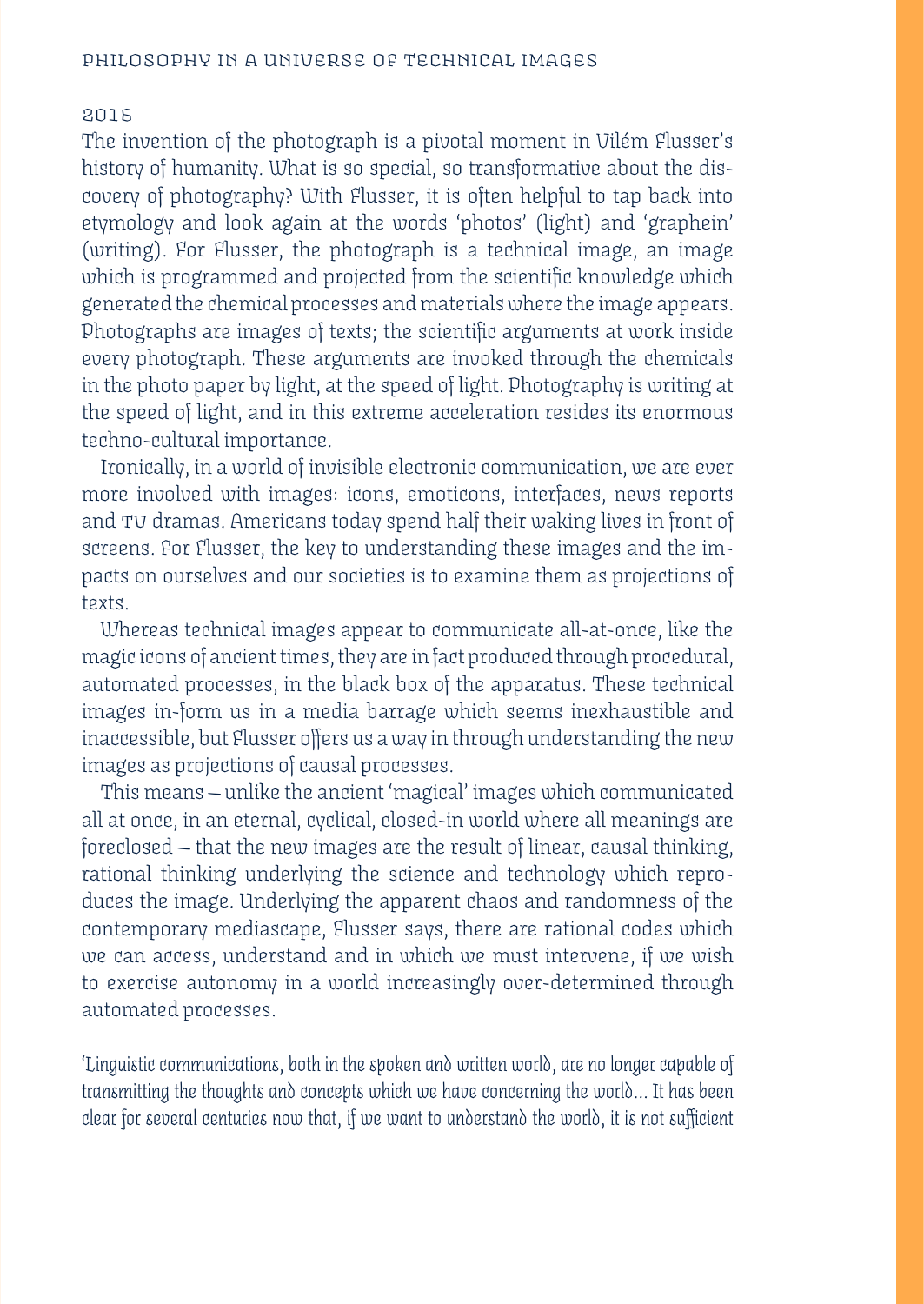*to describe it by words. It is necessary to calculate the world. So that science has ever more recurrence to numbers which are images of thoughts. For instance, '2' is the ideogram for the concept 'pair' or 'couple'. Now, this ideographic code which is the code of numbers has been developed, in a very refined way, lately, by computers. Numbers are being transcoded into digital codes and digital codes are, themselves, being transcoded into synthetic images. So it is my firm belief, that if you want to have a clear and distinct communication of your concepts, you have to use synthetic images, no longer words. And this is a veritable revolution in thinking'1*

Flusser provocatively implores us, the citizens of a world transfused with invisible, light-speed, electronic information exchange, to communicate using synthetic (or technical) images and 'no longer words'. Yet, in his analysis of such technical images, he always maintains that these are fundamentally images of texts, and that the textual substructure is key to understanding their power and to generating alternative worlds. How are we to resolve these positions?

#### 1971

Brazil in 1971 was still under a military dictatorship which had begun shutting down contemporary arts exhibitions, and even in one prominent case, arrested the director of the Museum of Modern Art in Rio de Janeiro. As a result, French artist Pierre Restany led a boycott of the 10th Biennale, which damaged its international reputation considerably. $^{2}$  In the wake of this, and in anticipation of Howard Szeeman's radically participative Documenta V, the director and founder of the Sao Paulo Biennale Francisco Matarazzo Sobrinho invited experts from the world of arts and technology to discuss how to reformulate the Biennale, especially by engaging with the transformative potential of electronic communications.

Flusser was invited to the conference as an expert on communication sciences<sup>3</sup> on the suggestion by the renown art critic and specialist in video art René Berger . There, he sketched out a bold project to completely reformulate the Biennale, transforming it from a discursive arts exhibition into a dialogical participative space where people from all sectors of society could congregate and engage with the contemporary crisis in communications and its social ramifications.4

- 1 Interview by Miklós Peternák in Osnabrück, *European Media Art Festival*, September 1988
- 2 The Biennale de São Paulo: Unseen/Undone (1969—1981) Isobel Whitelegg, *Afterall Journal #22 Autumn/ Winter 2009*
- 3 Spricigo , Vinicius Pontes *'Oui a la Biennale de São Paulo: Vilém Flusser's Anti-Boycott'.* Accessed on March 10, 2016: *http://www.essex.ac.uk/arthistory/research/pdfs/arara\_issue\_11/spricigo.pdf*
- 4 Proposal for the organisation of future São Paulo Biennials on a communicological basis *'Vilém Flusser Archiv' SP Biennale 2*, 168/169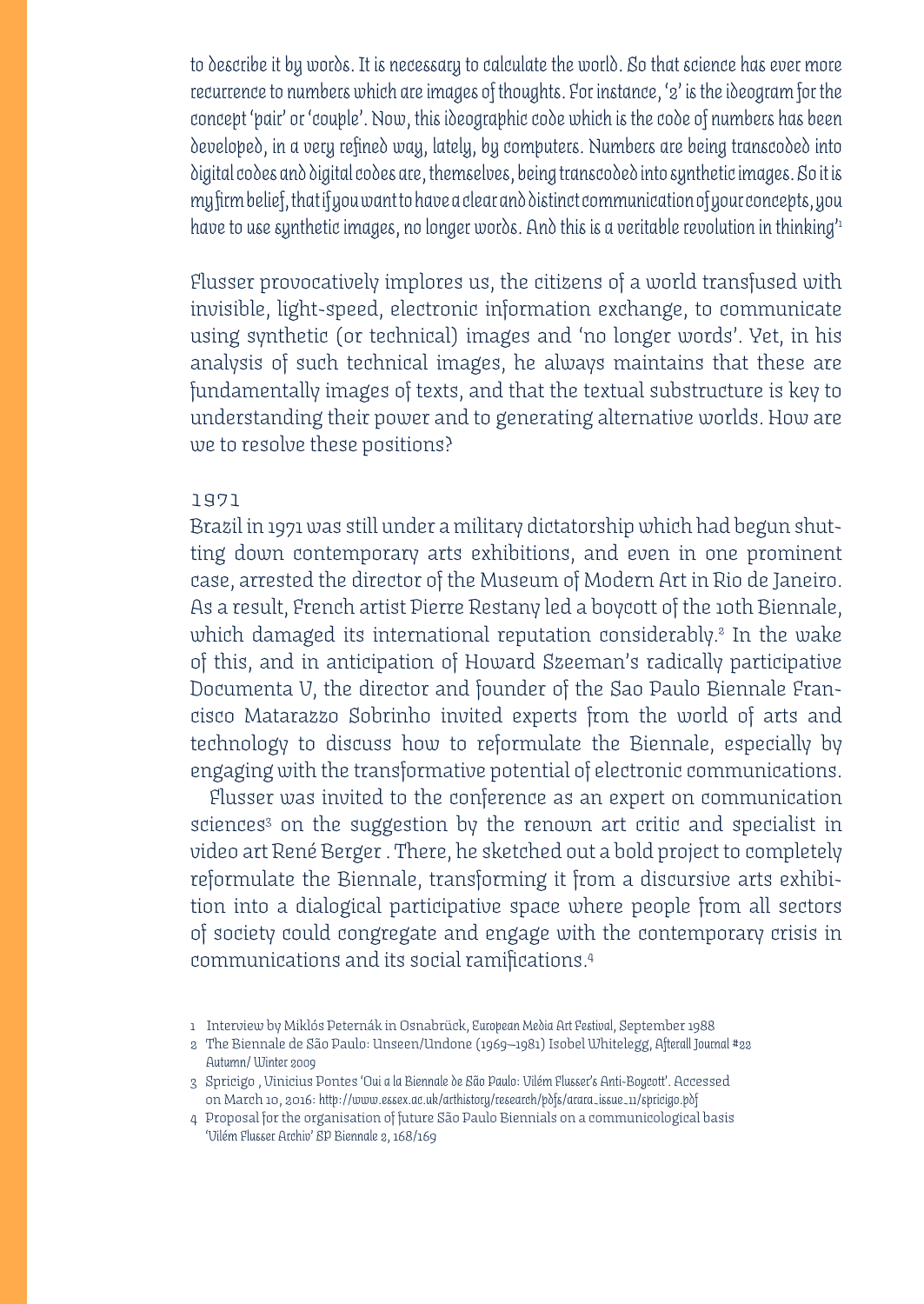This new constellation of concerns pushed conventional arts practice and artists to the periphery. As a potential candidate to be presented in this new vision of the Biennale, René Berger suggested that Flusser should contact the video artist Fred Forest who, a year ago in 1971 together with Hervé Fischer and Jean-Paul Thenot, had founded a movement for sociological art. Forest would eventually be invited to exhibit in the xii Biennale with his Space-Media project, where he would cause empty spaces to be inserted into newspapers for the readers to write in their own ideas and send them back to him. Since the military dictatorship was still in full swing in Brazil at the time, many dissenters took avidly to the invitation; the dissenting messages displayed in the Biennale would subsequently be censored by the police. Forest responded by performing 'The City Invaded by Blank Space' where he orchestrated what looked like a protest march in the streets of Sao Paulo with the participants holding up empty placards. This action resulted in Forest being arrested by the political police.5

Flusser did not personally attend the Biennale, having by then already relocated to Europe, and, by January 1973, been divested of his leadership role in curating the section on arts & communication. Having learned of the outcome of his curatorial selection, Flusser, outraged, sought out Forest once the latter had returned. Storming into the library where Forest was researching, Flusser allegedly6cried 'You traitor!' and proceeded to lambast him for his political naiveté. Nevertheless, the two soon made up, and shortly thereafter embarked on their collaboration 'Les Gestes du Professeur'.

#### 1974

'Les Gestes' is an early example of Flusser demonstrating what he means with the notion of 'using technical images'. In 'Les Gestes du Professeur', Flusser is seen, stripped to the waist, in the garden of his home in Fontevraud (France), experimentally elaborating his then-nascent theory of gestures. In this remarkable tape, Flusser is explicitly reaching into the potentials of the technical image for a new form of dialogue. His theory is inextricable from his bodily gestures and of those of Fred Forest behind the camera. Flusser's dialogical agenda is such that he even reaches out towards the eventual viewer of the tape imploring us to criticize their dialogue with our gestures!

6 From *Fred Forest's recollections*, I interviewed him 12.08.2013 at his home in Paris.

<sup>5</sup> According to information from his site here *http://fredforestartworks.blogspot.de/* Accessed on March 10, 2016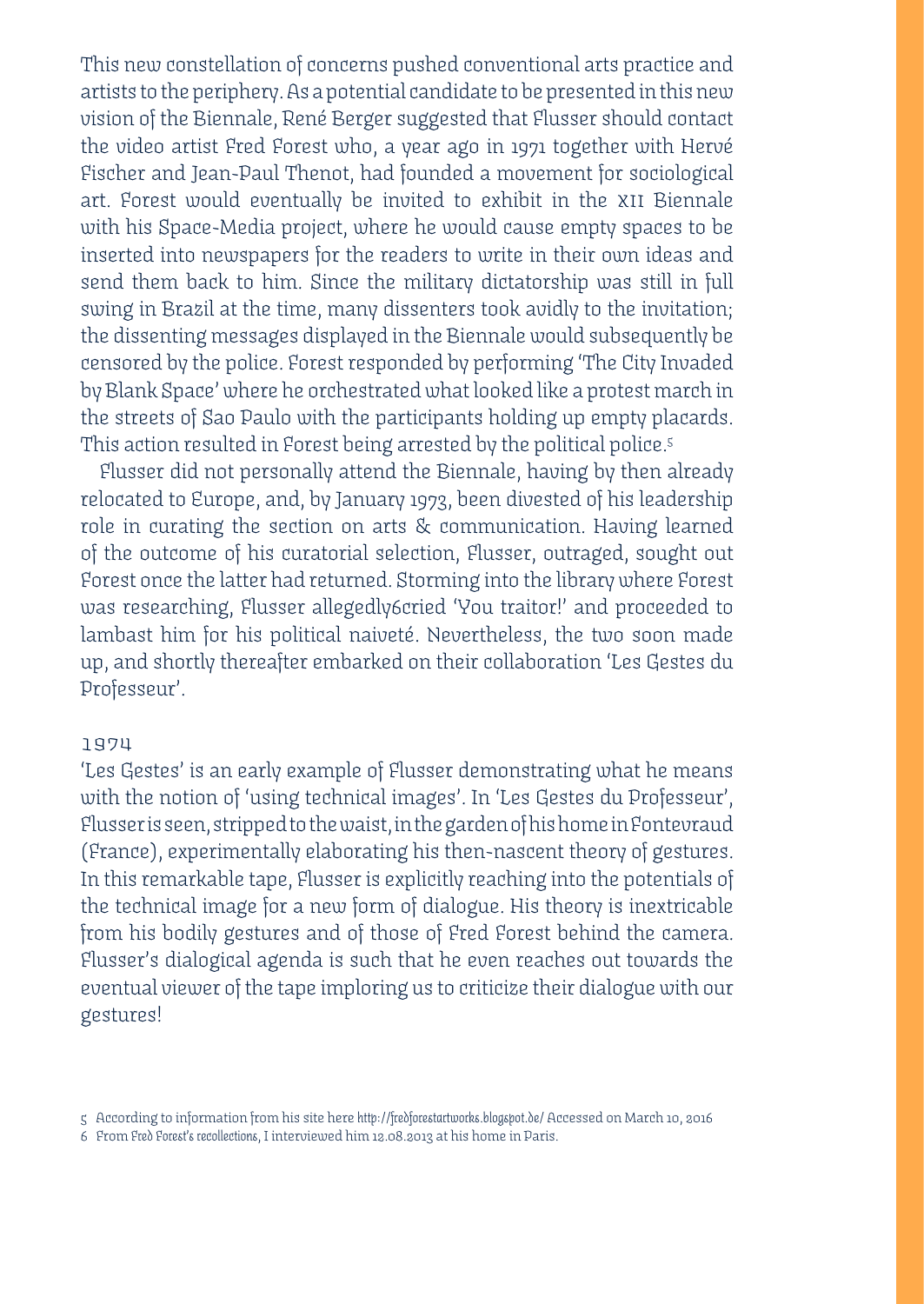*'I would like to write a general theory of the human gesture. But as I told you, I found out that traditional media, like books or essays in learned publications, are not suitable for my purpose. And I told you why: because the structure of the media is in disagreement with the structure of the phenomenon which I want to capture.*

*But now we have video. Video seems to be, at least if looked at it from the outside, an ideal medium to transmit a theory of the human gesture. Because the video is in the same time/space continuum in which the concrete phenomenon of the gesture goes on. And because it allows, being audiovisual, the concrete phenomenon to be commented on linguistically while it happens. Look what you are now watching. You are watching me gesturing, and at the same time you are watching me proposing to you a theory of the gestures I am doing.* 

*But this is not all... I am not by myself in gesturing, nor am I in front of a passive public which is looking at me. I am looking at Forest while he is filming me. Now what is Forest doing? He is trying to gesture his camera in a way that can accompany both my gestures and my thoughts. But there is more. He is so deeply involved in the process, that while accompanying me, he is also criticizing me, which you have probably remarked earlier during this tape. All his motions are in accord with mine.*

*On the other hand, I am not totally free in gesturing; I am trying to adapt myself both to Forestand the machinery which he is handling. Which means that Fred Forest is not watching my gestures and my theory of gestures objectively, but that he is involved in the phenomenon. There is an intersubjective relationship between myself and Forest, we are having a dialogue. And the tape which you are going to see is a result of the dialogue between myself and Forest.*

*Still this is not all. The tape which you are seeing now is a sort of challenge to you to participate yourself in the dialogue about gestures and about video tapes in which we, Forest and myself, are engaged at present. You, in the future — and now I am pointing not to space, but to time, space/time continuum you remember — will stand, in several months from now, at a point to which I am now pointing now, and you are invited to participate in this dialogue.'7*

Here Flusser's techno-philosophical utopia is performed into a complex of video technology, manifested at that moment by Fred Forest but extending into the entire technologized world, what Flusser refers to as 'apparatus'.

<sup>7</sup> From *Les gestes du prefesseur* unpublished, transcribed by the author. This work was completely rehabilitated for presentation in the exhibition *Without Firm Ground – Vilém Flusser & the Arts.*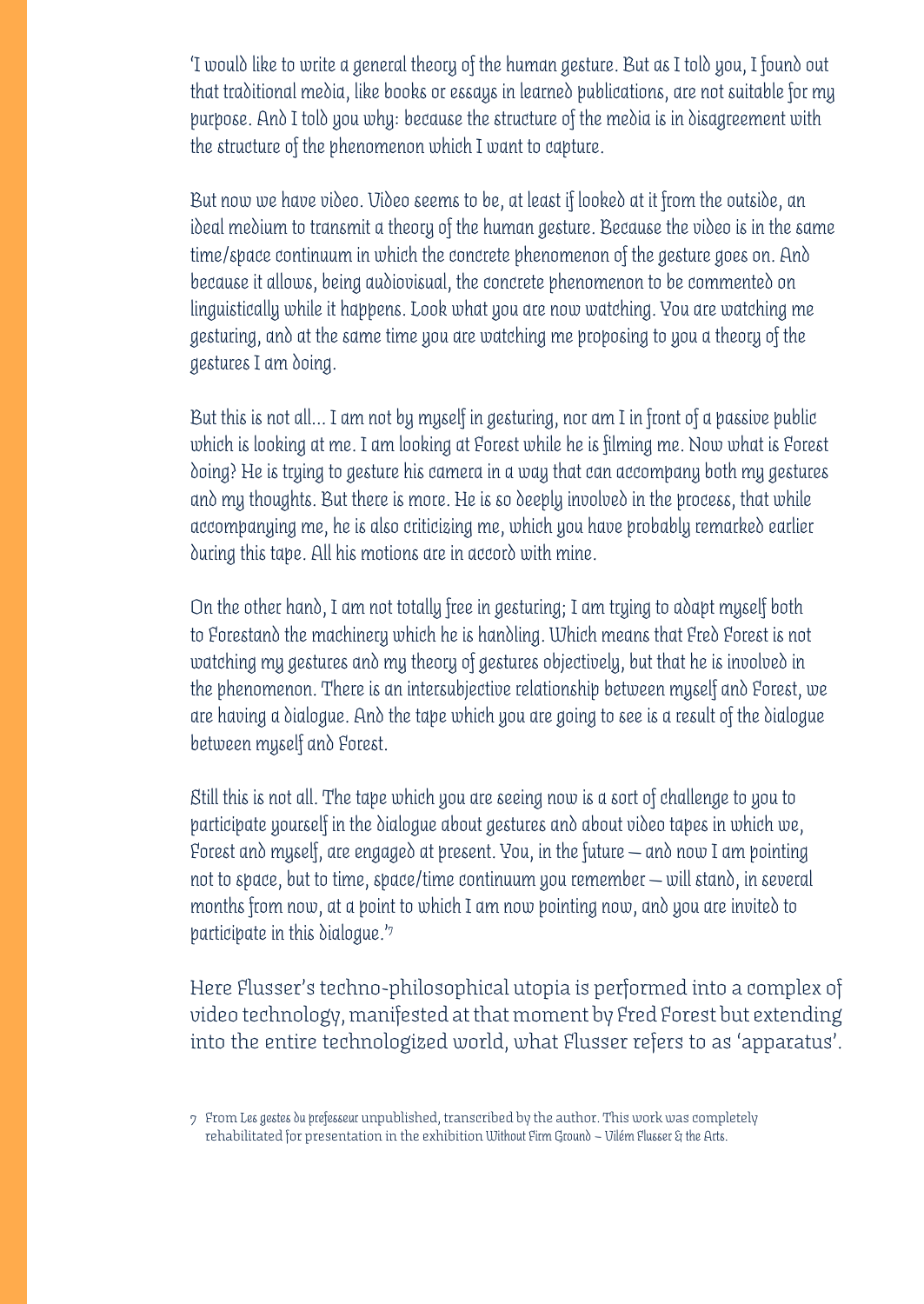These same concerns run through his later computer-based collaborations. With both Die Schrift and Hypertext, Flusser is explicitly investigating the properties of the new technology, and elaborating on its capacity for participative modes of philosophical practice.

#### 1988

Traveling back to the first European Media Art Festival, in Osnabrück, West Germany, 1988, at the dawn of the Internet era, we can then begin to understand Flusser's dissatisfaction with the electronic art on display there, the state of the art of the time, and why he chose to collaborate rather with someone like Louis Bec who was, through studious zoological taxonomic extrapolations, generating new semantic fields into new unlikely life-forms.

'It is my firm belief, that if you want to have a clear and distinct communication of your concepts, you have to use synthetic images, no longer words. And this is a veritable revolution in thinking. And I am very much interested in this, but I have to confess that, as far as my experience in Osnabrück is concerned, I haven't seen much in this sense. The reason may be, that people do not yet really know how to handle the new apparatus.'8

Flusser's project is to save philosophy in society transformed through automated processes. Automation has truly 'taken control'. The 'environments'9 produced in the introduction of new technologies involve us in a world that is increasingly 'in-formed' by data processing operations. In-formation, for Flusser is the process of trans-formation through communication. When we exchange in dialogues, we in-form the other, at best, generating unlikely outcomes which are not pre-programmed in the black-box apparatus of the world we are thrown into.

For a world in-formed by the new technologies, we need a dialogical form which can help us grasp the causality encoded deep within our apparatus and help us in-form these apparatus so that they do not grind us down to undifferentiated data. We need a transversal philosophy which executes the critical power of rational thinking in a way appropriate for the technical age. We need philosophy of photography.

<sup>8</sup> Interview by Miklós Peternák in Osnabrück, *European Media Art Festival*, September 1988

<sup>9</sup> Marshall McLuhan uses the word 'environment' to describe the field of information and services generated by new technologies, similar to Foucault's 'dispositif' and Flusser's 'apparatus'.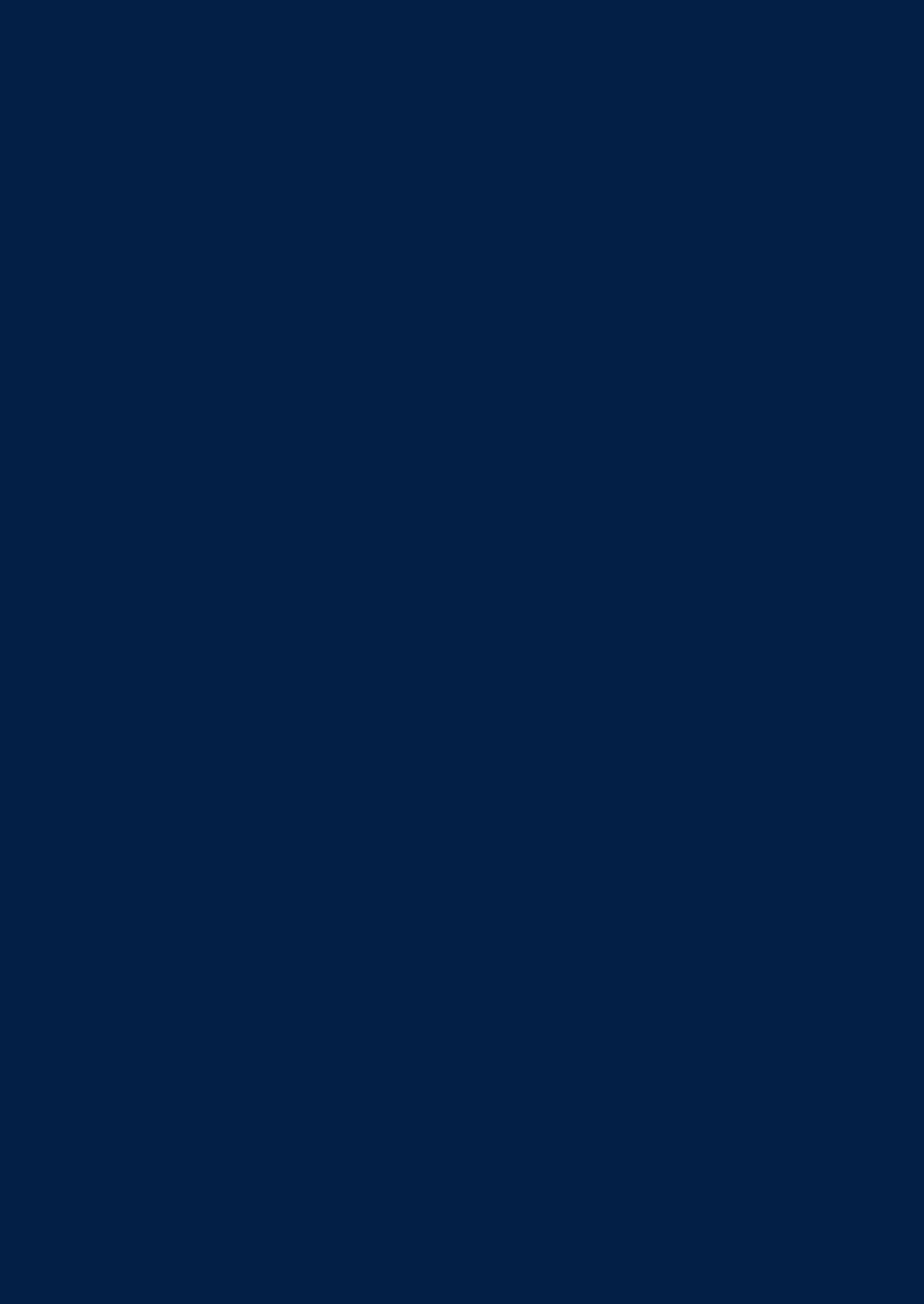#### filosofie in het universum van technische beelden

De uitvinding van de foto was voor Vilém Flusser een cruciaal moment in geschiedenis van de mensheid. Wat is er zo bijzonder, zo transformerend aan de ontdekking van de fotografie? In het geval van Flusser kan het handig zijn om terug te grijpen naar de etymologie van het woord: afgeleid van het Griekse 'photos' (licht) en 'graphein' (schrijven). Voor Flusser is de foto een technisch beeld, een beeld dat is geprogrammeerd en geprojecteerd vanuit de wetenschappelijke kennis die de chemische processen en materialen voortbracht waaruit het beeld ontstond. Foto's zijn beelden van teksten; als wetenschappelijke argumenten binnen elke foto. Op deze argumenten wordt een beroep gedaan door de chemicaliën in het fotopapier middels het licht, met de snelheid van het licht. Fotografie is schrijven met de snelheid van het licht, en in deze extreme versnelling schuilt het immense techno-culturele belang.

Het is ironisch dat we in deze wereld van onzichtbare elektronische communicatie, steeds meer worden geconfronteerd met beelden: iconen, emoticons, interfaces, nieuwsberichten en tv-drama's. De Amerikanen brengen op dit moment de helft van hun leven door achter een scherm. Volgens Flusser was de beste oplossing om deze beelden, en de invloed die ze op ons en onze samenleving hebben, te begrijpen, door ze te onderzoeken als de projecties van teksten.

Terwijl het lijkt alsof technische beelden in één keer communiceren, zoals de magische iconen uit oude tijden, worden ze in feite gemaakt door middel van procedurele, geautomatiseerde processen, in de 'zwarte doos' van het apparaat. Deze technische beelden in-formeren ons middelseen mediaspervuur dat oneindig en ontoegankelijk lijkt, maar Flusser biedt ons een ingang door deze nieuwe beelden te begrijpen als projecties van causale processen.

Dit betekent — in tegenstelling tot de oude 'magische' beelden die in één keer communiceerden in een eeuwigdurende, cyclische, ingesloten wereld waar alle betekenissen zijn afgeschermd — dat de nieuwe beelden het resultaat zijn van lineair denken. Rationeel denken dat ten grondslag licht aan de wetenschap en technologie die de beelden reproduceert. Flusser zegt dat er rationele codes zijn, waar we toegang tot hebben en die we kunnen begrijpen. Codes die ten grondslag liggen aan de huidige chaos en oppervlakkigheid van de hedendaagse media. Hij geeft aan dat we hierin moeten ingrijpen als we autonomie willen uitoefenen in een wereld die steeds meer wordt bepaald door geautomatiseerde processen.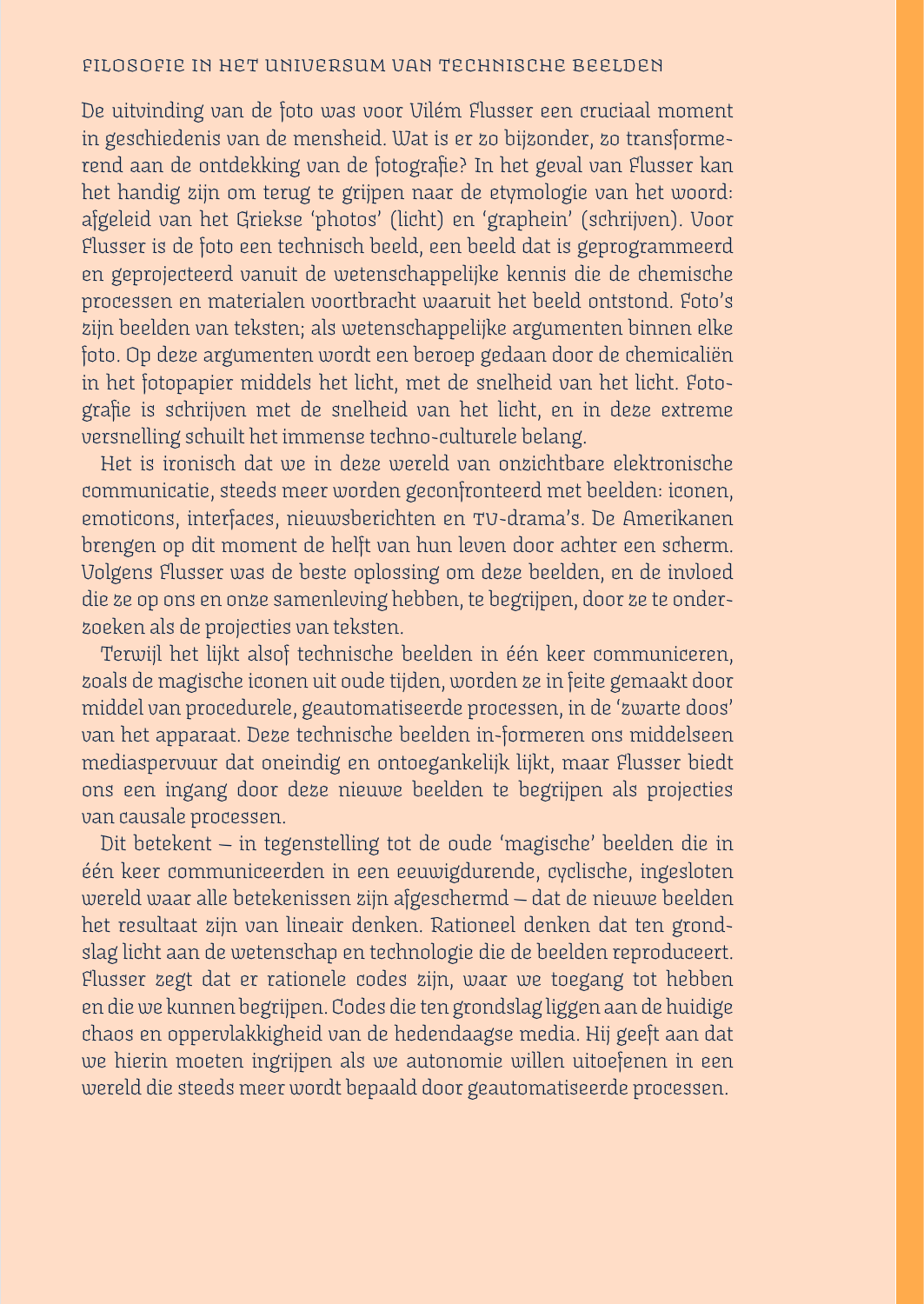'*Taalkundige communicatie, zowel het gesproken als het geschreven woord, is niet langer meer in staat om de gedachten en begrippen die we over de wereld hebben, op de juiste manier over te brengen. Het is inmiddels al enkele eeuwen duidelijk dat, als we de wereld willen begrijpen, het niet volstaat om deze in woorden te beschrijven. Het is noodzakelijk om de de wereld berekenen. Zodat de wetenschap steeds meer zijn toevlucht kan nemen tot getallen die beelden zijn van gedachten. '2' is bijvoorbeeld het ideogram voor het begrip 'paar' of 'koppel'. Deze ideografische code, die de code is van de getallen, is inmiddels op een zeer verfijnde wijze ontwikkeld door de computer. Getallen worden omgezet in digitale codes en de digitale codes zelf worden omgezet in synthetische beelden. Ik ben er dus van overtuigd dat je gebruik moet maken van synthetische beelden en niet meer van woorden, als je concepten helder en onderscheidend wilt overbrengen. En dat is een ware revolutie in het denken'*<sup>1</sup>

Op een provocatieve wijze verzoekt Flusser ons, de bewoners van een wereld die wordt overspoeld door onzichtbare elektronische informatie-uitwisseling met de snelheid van het licht, om te communiceren met gebruik van synthetische (of technische) beelden en 'niet meer met woorden'. In zijn analyse van dergelijke technische beelden, blijft hij echter altijd volhouden dat deze in wezen beelden van teksten zijn, en dat de tekstuele fundering van groot belang is om hun kracht te begrijpen en om alternatieve werelden te genereren. Hoe moeten wij deze stellingen verbinden?

#### 1971

In 1971 werd Brazilië nog bestuurd door een militaire dictatuur, die tentoonstellingen met hedendaagse kunst had verboden en zelfs een keer, in een opvallende zaak, de directeur van het Museu de Arte Moderna (Museum voor Moderne Kunst) in Rio de Janeiro arresteerde. Als gevolg daarvan organiseerde de Franse kunstenaar Pierre Restany een boycot van de 10e Biënnale, waarmee de internationale reputatie van de Biënnale aanzienlijk werd beschadigd.<sup>2</sup> Als gevolg daarvan en vooruitlopend op Howard Szeeman's vooruitstrevende, participatieve Documenta V, nodigde de directeur en oprichter van de Sao Paulo Biënnale, Francisco Matarazzo Sobrinho, experts uit de wereld van kunstenaars en technologie uit om te komen discussiëren over een nieuwe formule voor de Biënnale, in het bijzonder door de discussie aan te gaan over de transformerende mogelijkheden van elektronische communicatie.

Op aanraden van de bekende kunstcriticus en specialist in videokunst, René Berger was Flusser uitgenodigd voor de conferentie als expert op

<sup>1</sup> Interview door Miklós Peternák in Osnabrück, European Media Art Festival, september 1988

<sup>2</sup> The Biennale de São Paulo: Unseen/Undone (1969—1981) Isobel Whitelegg, *Afterall Journal #22 Herfst/Winter 2009*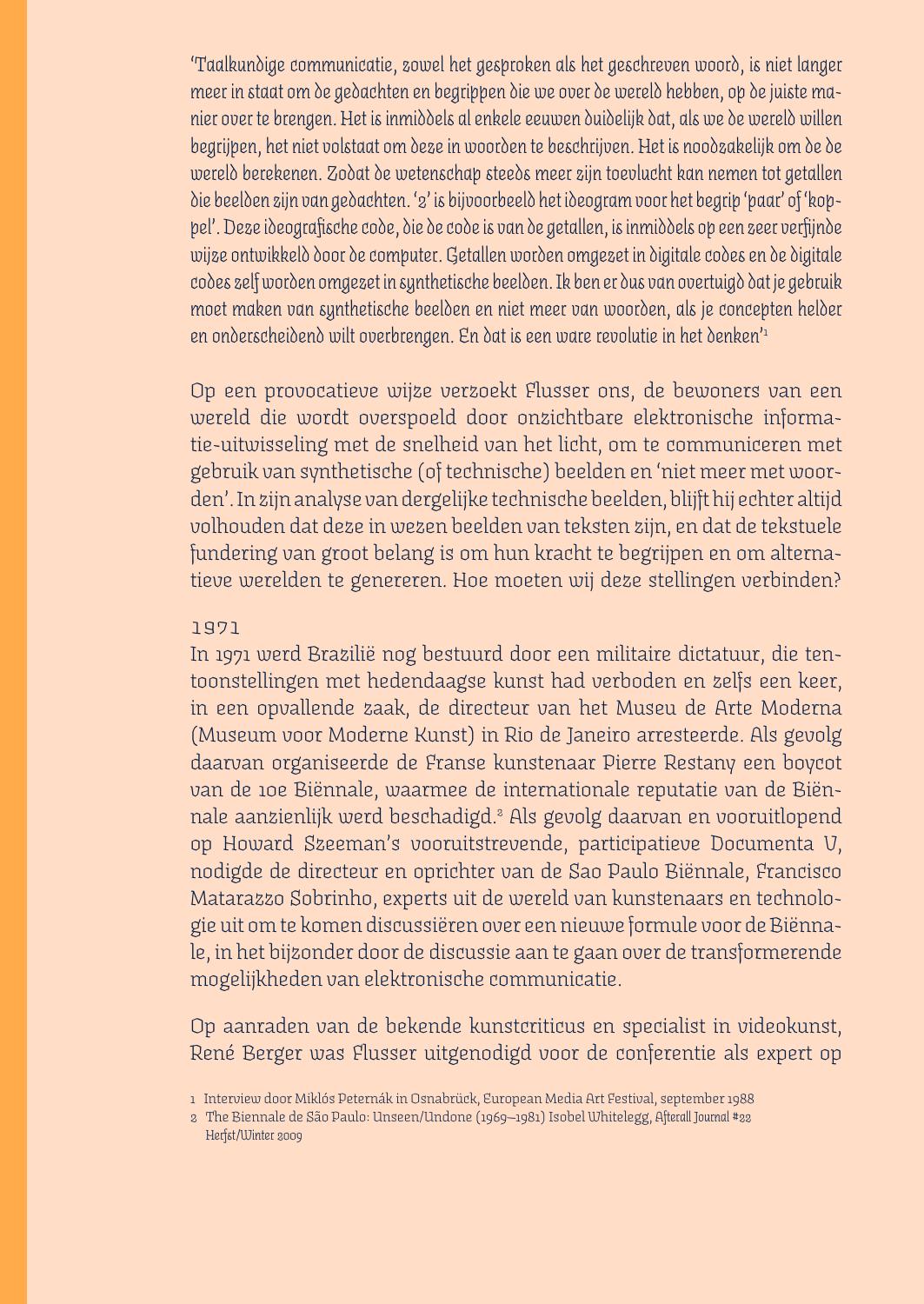het gebied communicatiewetenschappen.3 Daar schetste hij een beeld van een gedurfd project waarmee de Biënnale volledig werd geherformuleerd; hij transformeerde het van een veelzijdige tentoonstelling naar een dialogische, participerende ruimte waar mensen uit alle lagen van de maatschappij konden samenkomen en de hedendaagse crisis in communicatie en de sociale vertakkingen daarvan konden bespreken.4

Deze nieuwe constellatie van belangen drukte de conventionele kunstsector en kunstenaars naar de periferie. René Berger, als een potentiële kandidaat om deze nieuwe versie van de Biënnale te presenteren, stelde Flusser voor om contact te zoeken met de videokunstenaar Fred Forest. Forest had het jaar daarvoor, in 1971, samen met Hervé Fischer en Jean-Paul Thenot een beweging voor sociologische kunst opgericht. Uiteindelijk zou Forest worden uitgenodigd om te exposeren tijdens de Biënnale xii met zijn project Space-Media. Daarbij bood hij lege ruimtes in kranten, die de lezers konden vullen met hun eigen ideeën en naar hem terug sturen. Omdat de militaire dictatuur in die tijd in Brazilië nog aan de macht was, maakten vele andersdenkenden gretig gebruik van de uitnodiging. De afwijkende berichten die tijdens de Biënnale werden getoond, werden vervolgens allemaal gecensureerd door de politie. Forest reageerde daarop met de performance The City Invaded by Blank Space (De stad overspoeld door lege ruimte) waarmee hij een ogenschijnlijke protestmars organiseerde in de straten van Sao Paulo waarbij de deelnemers allemaal lege protestborden omhoog hielden. Als gevolg van deze actie, werd Forest gearresteerd door de staatspolitie.5

Flusser was tijdens die Biënnale niet persoonlijk aanwezig, omdat hij zich inmiddels weer in Europa had gevestigd, en in januari 1973 zijn leidende rol was kwijtgeraakt als curator bij de afdeling kunst & communicatie. Toen hij hoorde wat het resultaat was van zijn voorzet als curator, ging Flusser woedend op zoek naar Forest zodra deze ook was teruggekeerd. Flusser stormde de bibliotheek binnen waar Forest onderzoek deed, en schreeuwde, naar verluid,6 'Jij verrader!', en ging vervolgens te keer over zijn politieke naïviteit. Niettemin legden de twee het snel weer bij en kort daarna gingen ze van start met hun gezamenlijke project 'Les Gestes du Professeur'.

<sup>3</sup> Spricigo , Vinicius Pontes 'Oui a la Biennale de São Paulo: Vilém Flusser's Anti-Boycott' *http://www.essex.ac.uk/arthistory/research/pdfs/arara\_issue\_11/spricigo.pdf* op 10 maart 2016.

<sup>4 &#</sup>x27;Voorstel voor de organisatie van toekomstige São Paulo Biennials op een communicologische basis' Vilém Flusser *Archiv 'SP Bienal 2,* 168/169'

<sup>5</sup> Volgens de informatie op zijn site *http://fredforestartworks.blogspot.de/* op 10 maart 2016.

<sup>6</sup> Uit de herinneringen van Fred Forest; ik heb hem geïnterviewd op 12.08.2013 in zijn huis in Parijs.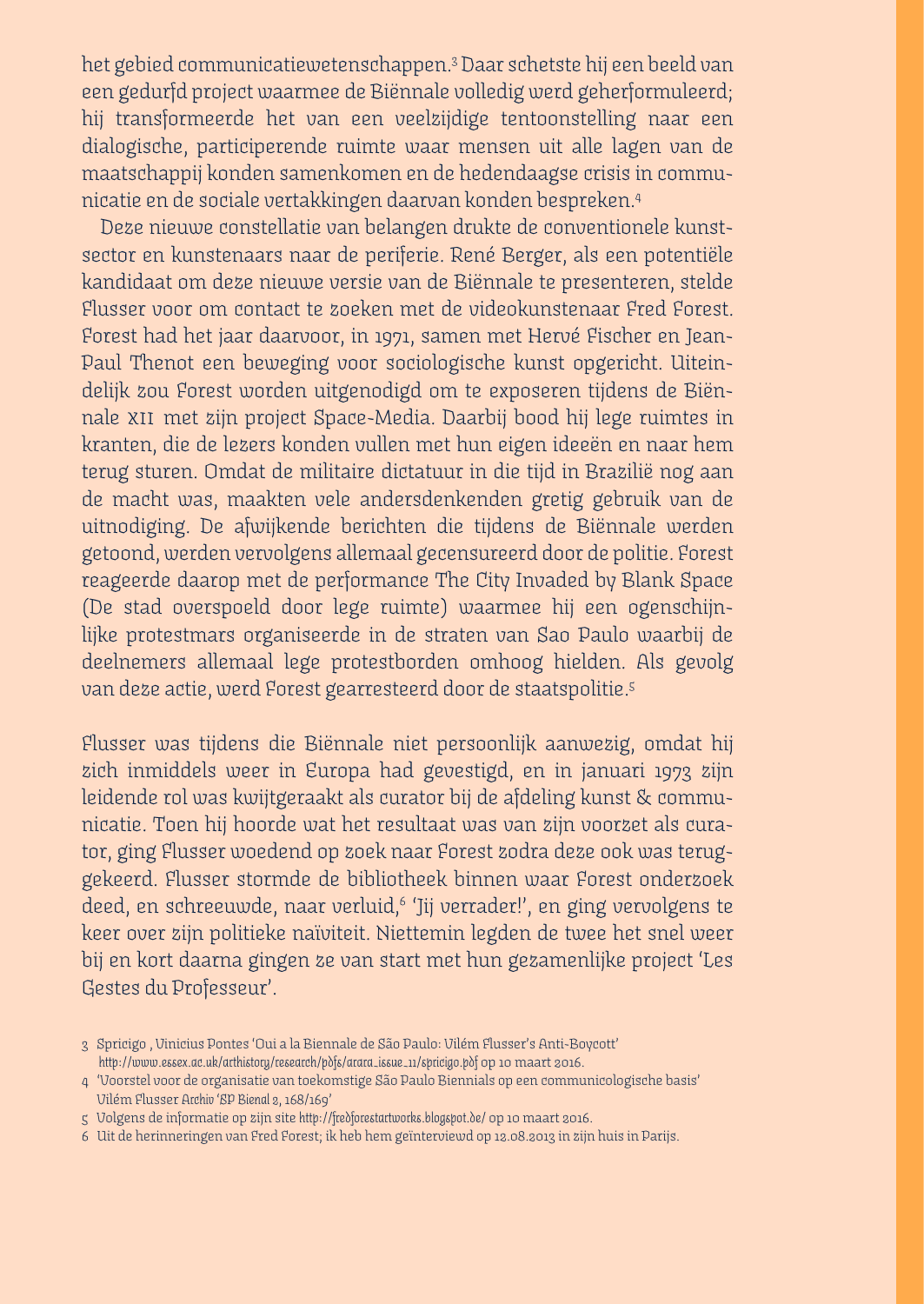### 1974

'Les Gestes' is een van de eerste voorbeelden van wat Flusser bedoelt met het gebruik van 'technische beelden'. In 'Les Gestes du Professeur' is Flusser, met ontbloot bovenlijf, te zien in de tuin van zijn huis in Fontevraud (Frankrijk), waar hij op experimentele wijze uitweidt over zijn dan nog ontluikende theorie over gebaren. Op deze opmerkelijke opname, richt Flusser zich expliciet op de mogelijkheden van het technische beeld als een nieuwe vorm van dialoog. Zijn theorie is onlosmakelijk verbonden met zijn gebaren en van die van Fred Forest achter de camera. Flussers dialogische agenda is zo extreem dat hij zelfs naar buiten reikt, naar de eventuele kijkers naar de video, waarbij deze dringend worden verzocht om met gebaren te reageren op de dialoog!

*'Ik zou graag een algemene theorie over het menselijke gebaar willen schrijven. Maar zoals ik u al vertelde, heb ik ontdekt dat de traditionele media, zoals boeken en essays in wetenschappelijk publicaties, niet geschikt zijn voor mijn doel. En ik heb u ook verteld waarom: omdat de structuur van de media niet in overee stemming is met de structuur van het fenomeen dat ik graag wil bemachtigen.* 

*Maar nu is er video. Video lijkt, althans gezien van de buitenkant, een perfect medium om de theorie van het menselijk gebaar over te brengen. Omdat de video zich in hetzelfde continuüm van tijd/ruimte bevindt als waarin het concrete fenomeen van het gebaar zich afspeelt. En omdat het mogelijk maakt, als audiovisueel middel, dat het concrete fenomeen taalkundig van commentaar kan worden voorzien terwijl het plaatsvindt. Kijk wat je nu ziet. Je kijkt naar mij terwijl ik gebaren maak en tegelijk kijk je naar mij terwijl ik je een theorie voorleg over de gebaren die ik maak.* 

*Maar dat is nog niet alles... ik ben niet in mijn eentje aan het gebaren, noch sta ik voor een passief publiek dat mij observeert. Ik kijk naar Forest, terwijl hij mij aan het filmen is. En wat is Forest aan het doen? Hij probeert zijn camera op zo'n manier te bewegen dat het zowel mijn gebaren als mijn gedachten begeleidt. Maar er is meer. Hij is zo nauw betrokken bij het proces, dat hij mij ook bekritiseert terwijl hij mij begeleidt, wat u waarschijnlijk al eerder heeft opgemerkt tijdens deze opname. Al zijn bewegingen zijn in overeenstemming met de mijne.* 

*Aan de andere kant ben ik niet geheel vrij in het maken van gebaren en probeer ik mij aan te passen aan zowel Forest als de machine die hij hanteert. Hetgeen betekent dat Fred Forest niet objectief naar mijn gebaren en mijn theorie over gebaren kijkt, maar ook betrokken is bij het fenomeen. Er is een intersubjectief verband tussen mijzelf en Forest; we voeren een dialoog. En de opname die u gaat zien is het resultaat van de dialoog tussen mijzelf en Forest.*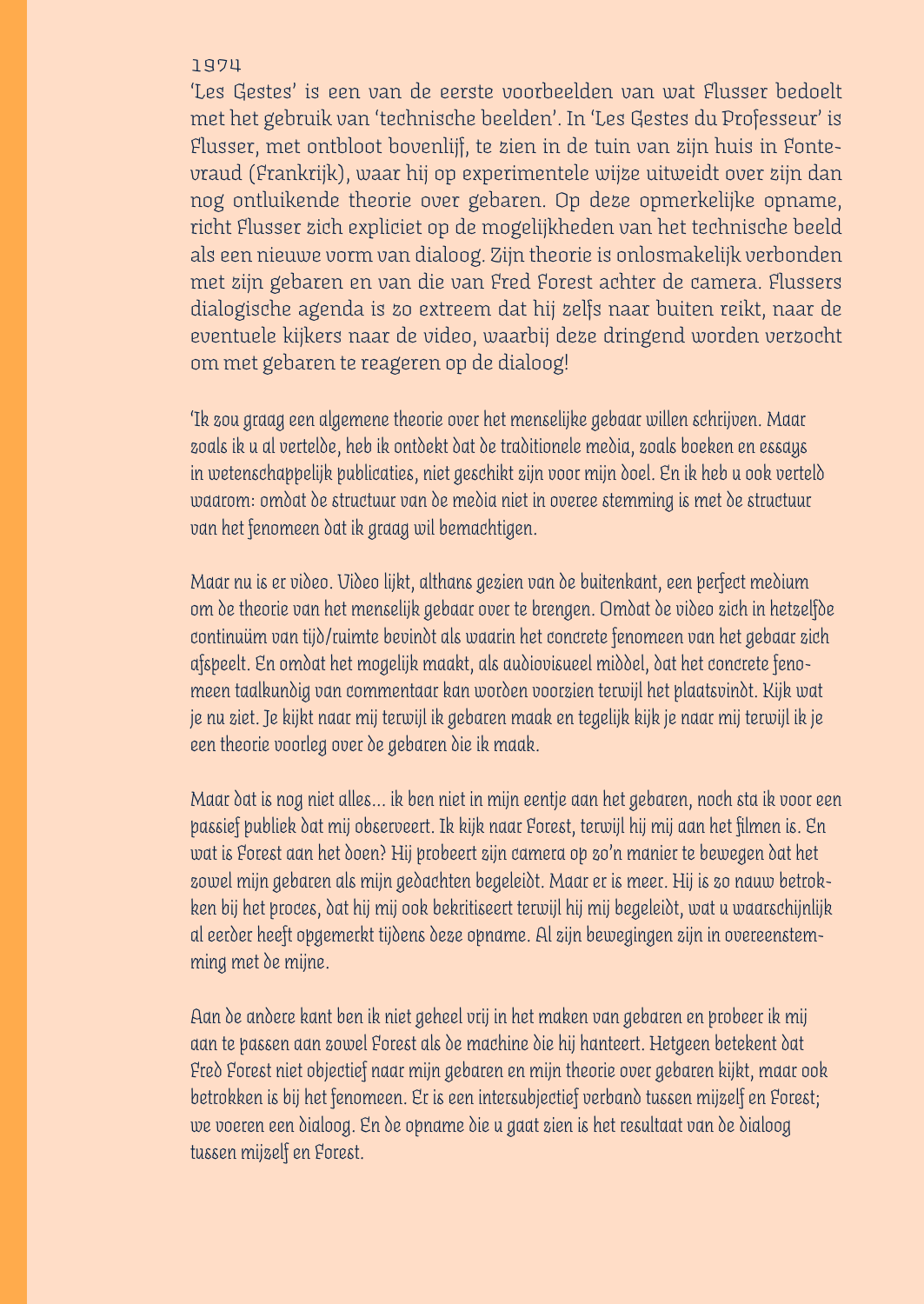*Maar dat is nog niet alles. De opname waar u naar kijkt is een soort uitdaging aan u om deel te nemen aan de dialoog over gebaren en over video-opnames waarin wij, Forest en ikzelf, op dit moment betrokken zijn. U, in de toekomst — en hierbij wijs ik niet op ruimte, maar op tijd, het continuüm van tijd/ruimte, weet u nog — U zult zich, over enkele maanden, op een punt bevinden waar ik nu op wijs en u zult worden uitgenodigd om deel te nemen aan deze dialoog.'7*

Hier wordt Flussers techno-filosofische utopie omgezet in een samengesteld geheel van videotechnologie, op dat moment zichtbaar gemaakt door Fred Forest, en zich uitstrekkend tot de hele technologische wereld, waar Flusser naar verwijst als 'apparatus'. Dezelfde betrokkenheid is te vinden in zijn latere computergestuurde samenwerkingen. Zowel in Die Schrift als in Hypertext onderzoekt Flusser de eigenschappen van de nieuwe technologie aan het onderzoeken, en de capaciteiten daarvan voor participatieve methoden van de filosofische praktijk.

## 1988

Als we dan terugreizen naar het eerste European Media Art Festival in Osnabrück, West-Duitsland, in 1988, bij het aanbreken van het Internettijdperk, kunnen we de ontevredenheid van Flusser met de elektronische kunst die daar werd tentoongesteld beter begrijpen. Ook zijn misnoegen over de stand van zaken in de kunst in die tijd, en waarom hij ervoor koos om liever met iemand als Louis Bec samen te werken, die, door middel van nauwgezette zoologische taxonomische extrapolaties, nieuwe semantische velden aan het omzetten was naar nieuwe onwaarschijnlijke levensvormen.

'Ik ben er van overtuigd dat u gebruik moet maken van synthetische beelden en niet meer van woorden, als u uw concepten helder en onderscheidend wilt overbrengen. En dat is een ware revolutie in het denken. En ik ben hierin buitengewoon geïnteresseerd, maar ik moet bekennen dat, wat betreft mijn ervaringen in Osnabrück, ik niet veel gezien heb op dat gebied. Mogelijk is dat omdat mensen nog niet weten hoe ze werkelijk met de nieuwe apparaten moeten omgaan.'*<sup>8</sup>*

Flussers project is er op gericht om de filosofie in de maatschappij in een getransformeerde vorm door middel van geautomatiseerde processen te behouden. De automatisering heeft daadwerkelijk 'de macht overgeno-

hersteld om te kunnen worden gepresenteerd op de expositie *Without Firm Ground — Vilém Flusser & the Arts* 

<sup>7</sup> Uit *Les Gestes du Professeur*, niet gepubliceerd, getranscribeerd door de schrijver. Dit werk is volledig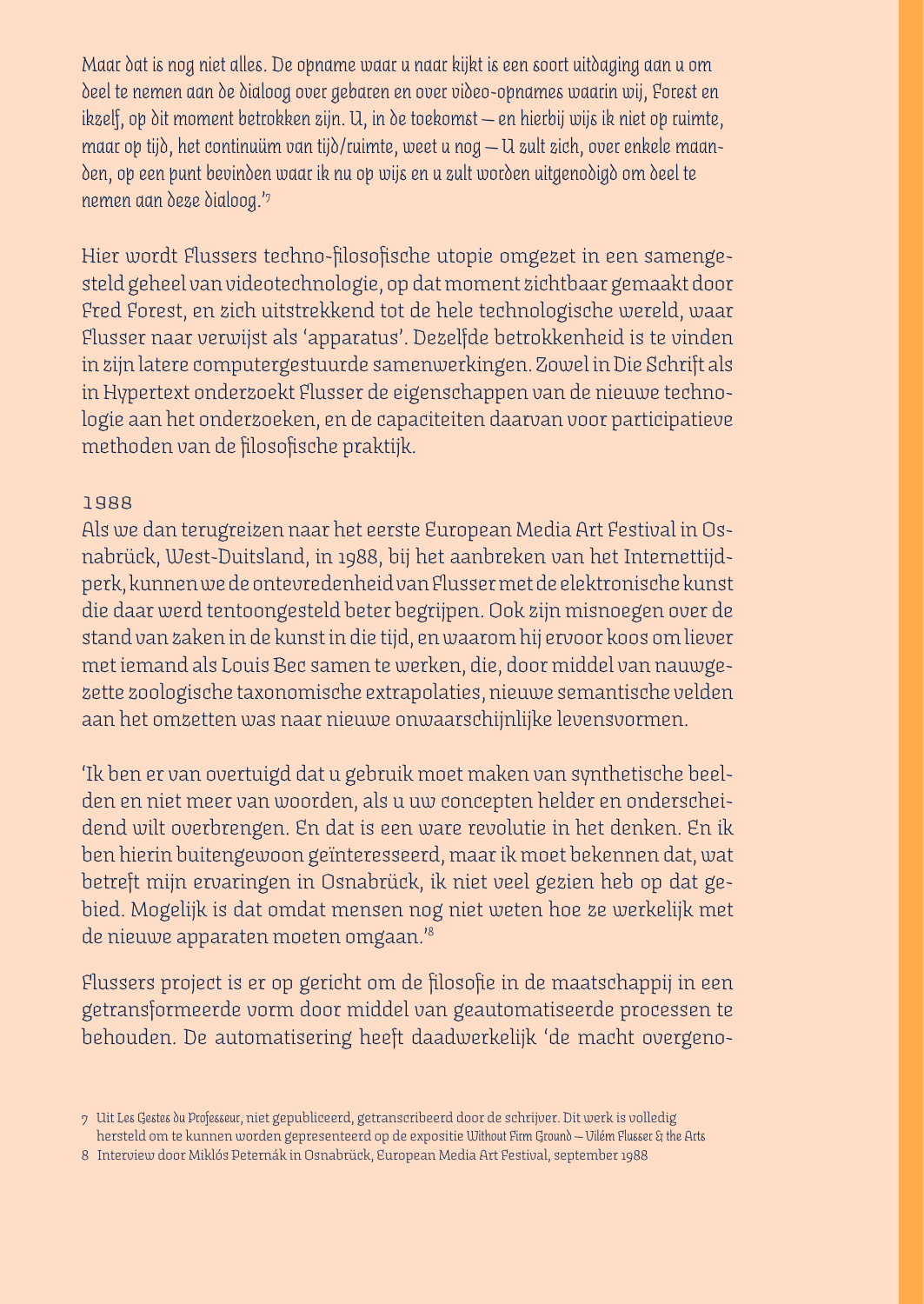men'. De 'omgevingen'9 die bij de introductie van nieuwe technologieën worden geproduceerd, leiden ons een wereld binnen die zich steeds meer laat in-formeren door gegevensverwerkende activiteiten. In-formatie is volgens Flusser het proces van trans-formatie door middel van communicatie. Als wij dialogen uitwisselen, in-formeren we, in het beste geval, de ander en genereren onwaarschijnlijke resultaten die niet voorgeprogrammeerd staan in het 'black-box apparatus' van de wereld waar we in terecht zijn gekomen.

Voor een wereld die zich laat in-formeren door de nieuwe technologieën, hebben we een vorm van dialoog nodig die ons kan helpen om de causaliteit te begrijpen die diep in onze apparatus is gecodeerd. Technologiën die ons helpen om deze 'apparaten' te in-formeren, opdat deze ons niet vermalen in ondifferentieerbare gegevens. We hebben een transversale filosofie nodig die het kritisch vermogen van het rationeel denken toepast op een manier die geschikt is voor het technologische tijdperk. We hebben de filosofie van de fotografie nodig.

baruch gottlieb, march 2016

9 Marshall McLuhan gebruikt het woord 'environment' om het gebied van informatie en diensten te beschrijven die door de nieuwe technologieën wordt gegenereerd, vergelijkbaar met *dispositif* van Foucault. en *apparatus* van Flusser